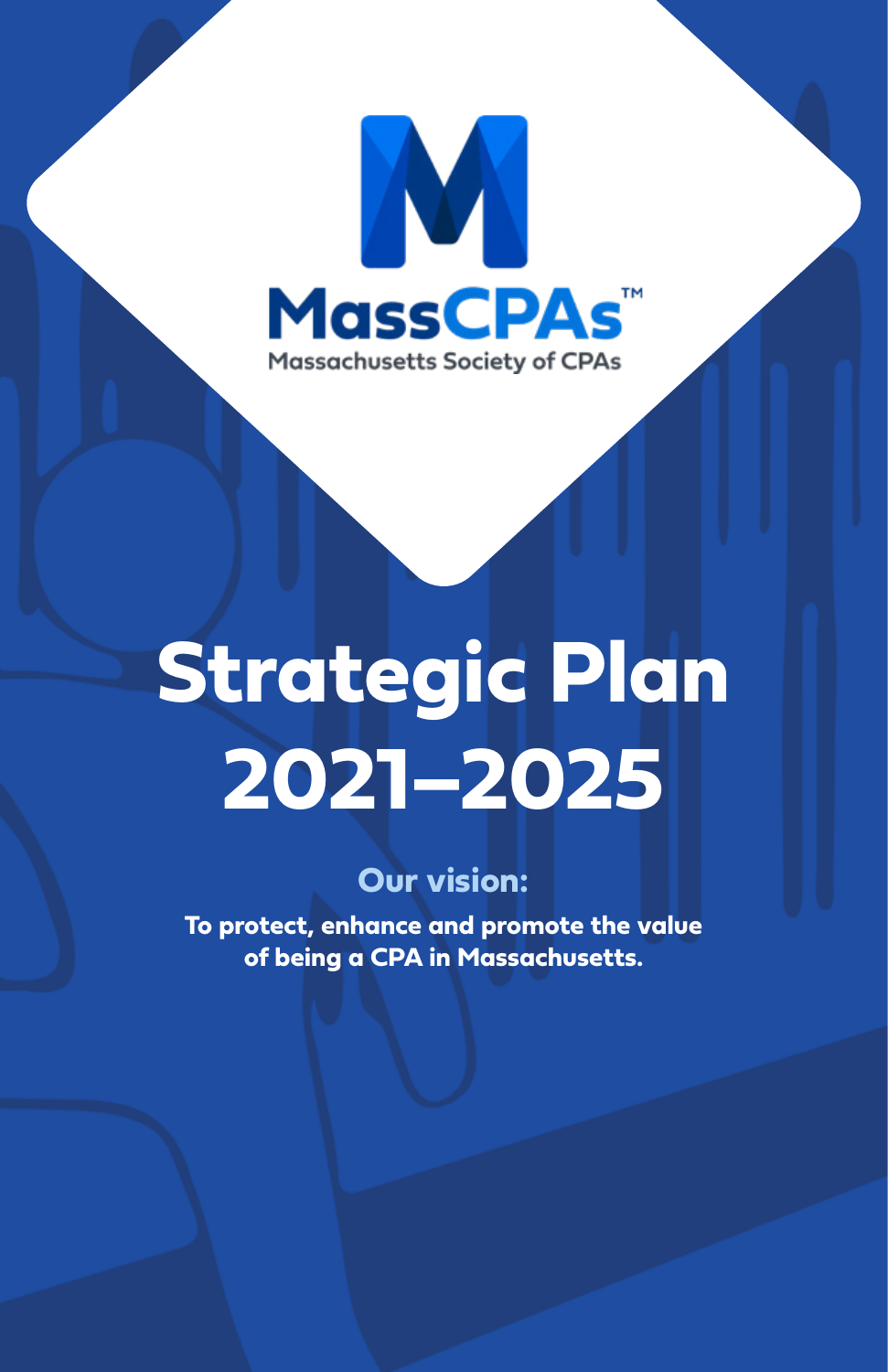## **What we know drives our strategic objectives**

| What we know                                                                                                                                                                                                                                   | Our strategic objective                                      |
|------------------------------------------------------------------------------------------------------------------------------------------------------------------------------------------------------------------------------------------------|--------------------------------------------------------------|
| • Only 5% of members say they feel "very connected"<br>• Our Net Promotor Score (NPS = supporters - detractors)<br>is above average, but we could do better<br>• NPS and connectedness reflect perceived<br>member value and predict retention | Increase satisfaction<br>and connectedness<br>of our members |
| The profession is changing and changing fast<br>• Firms are pivoting to advisory service<br>$\bullet$ Technology is changing everything<br>• Skills and capabilities required for success are changing                                         | Stay relevant in a<br>time of change in<br>the profession    |
| The Society is strong but faces risks<br>• We are very reliant on dues<br>• Hiring at large firms is skewing away from CPAs<br>• We have a great staff – each person matters                                                                   | Keep the Society<br>strong and stable                        |

## **Goal 1:**

#### **Be the professional home of choice for Massachusetts CPAs and professionals working in their firms, companies and organizations. (Strategic KPI: retention rate, retention rate at "inflection points", engagement score, penetration rate)**

 $\cdot$  We provide solutions for our members – all of our members – at all phases of their careers, high school through retirement, and at firms and companies of all sizes

- We will build brand awareness and provide value to students and focus on their conversion to full membership
- We advocate for our members and for the profession
- We create opportunities for personal development and connections

## **Goal 2:**

#### **Increase reach of our products and services.**

**(Strategic KPI: non-dues revenue, engagement score)**

- We will develop and leverage an expanded volunteer and champion network including the Big 4
- We will provide (or expand) in-house training offerings aimed at helping firms and companies succeed in a changing environment
- We will develop curated and personalized education for firms, companies and individuals
- We will develop trainings for non-members and for non-CPAs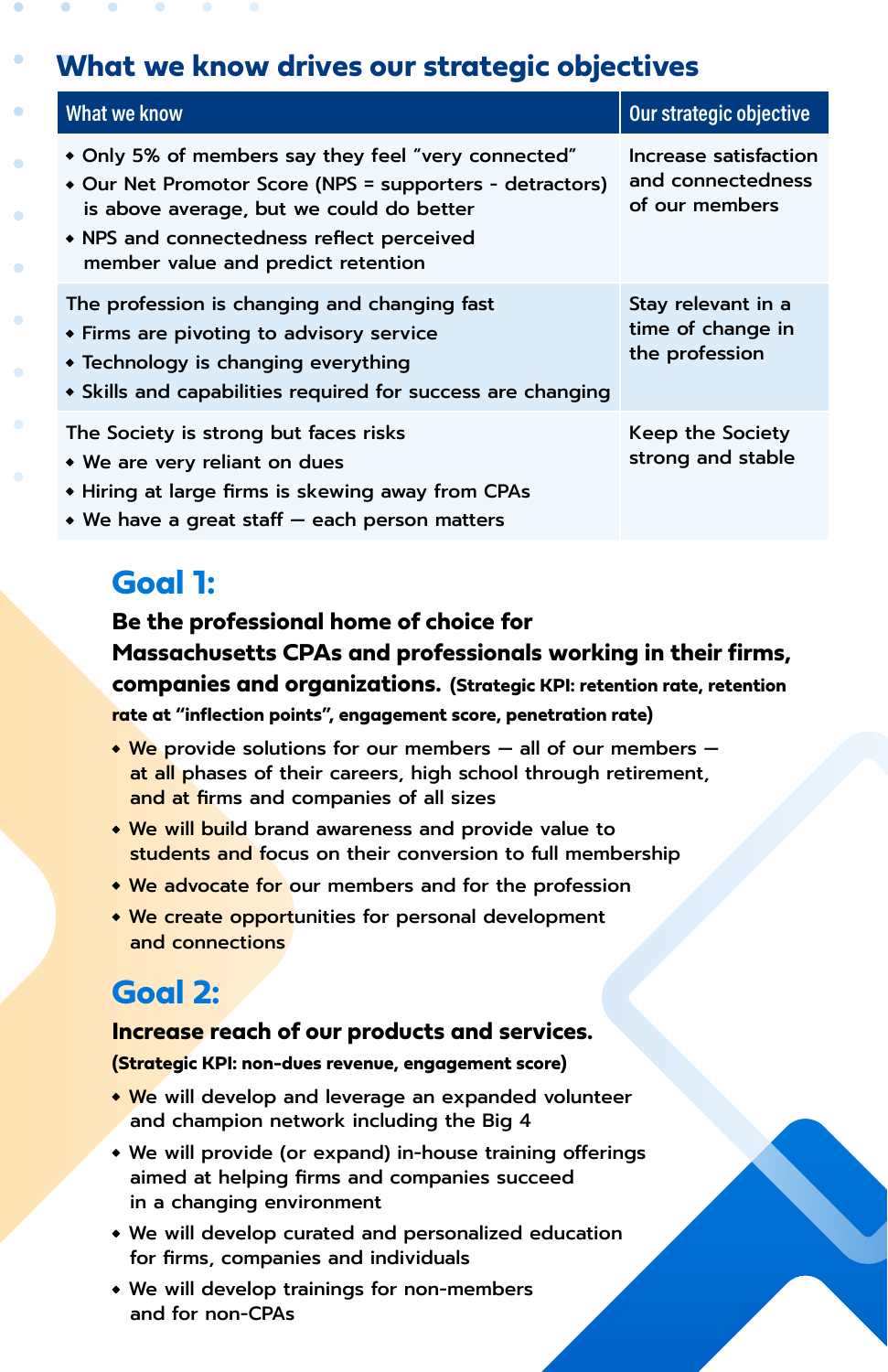## **Goal 3:**

**Elevate the CPA brand by positioning CPAs as trusted experts, showcasing the Society as the voice of reason and increasing awareness among students of the profession as a desired career path. (Strategic KPI: media mentions, student memberships)**

- We will increase our reach in colleges and universities, high schools and middle schools
- We will increase awareness of the CPA profession as a career path among minority communities
- We will attract earned media around thought leadership ideas and events
- We will position CPAs as the trusted business advisors to potential clients and highlight their expertise within the business community and legislature

# **Goal 4:**

#### **Lead the advancement of DEI within the CPA profession.**

**(Strategic KPI: growth in underrepresented groups in the profession in MA, growth in underrepresented groups in MassCPAs leadership)**

- We will provide firms and companies the support and education necessary to create inclusive workplaces
- We will provide individuals with support through personalized peer-to-peer learning and networking as well as mentorship and sponsorship opportunities
- We will provide continued thought leadership on DEI within the CPA profession through omni-channel distribution
- We will continue to promote DEI internally and in volunteer leadership

# **Goal 5:**

#### **Ensure our operational excellence and long-term financial health. (Strategic KPI: staff turnover during and after transition)**

- Transition to a new CEO in 2023
- This transition will be achieved while maintaining culture, key staff and organizational excellence
- Evaluate and implement direction for future of peer review
- We will maintain and grow our membership by continuing to provide value to firms as their needs and staffing mix evolve

۵

ö

ö

We will expand our offerings to members who are non-CPAs at CPA firms to help them succeed as firms adapt in a changing environment